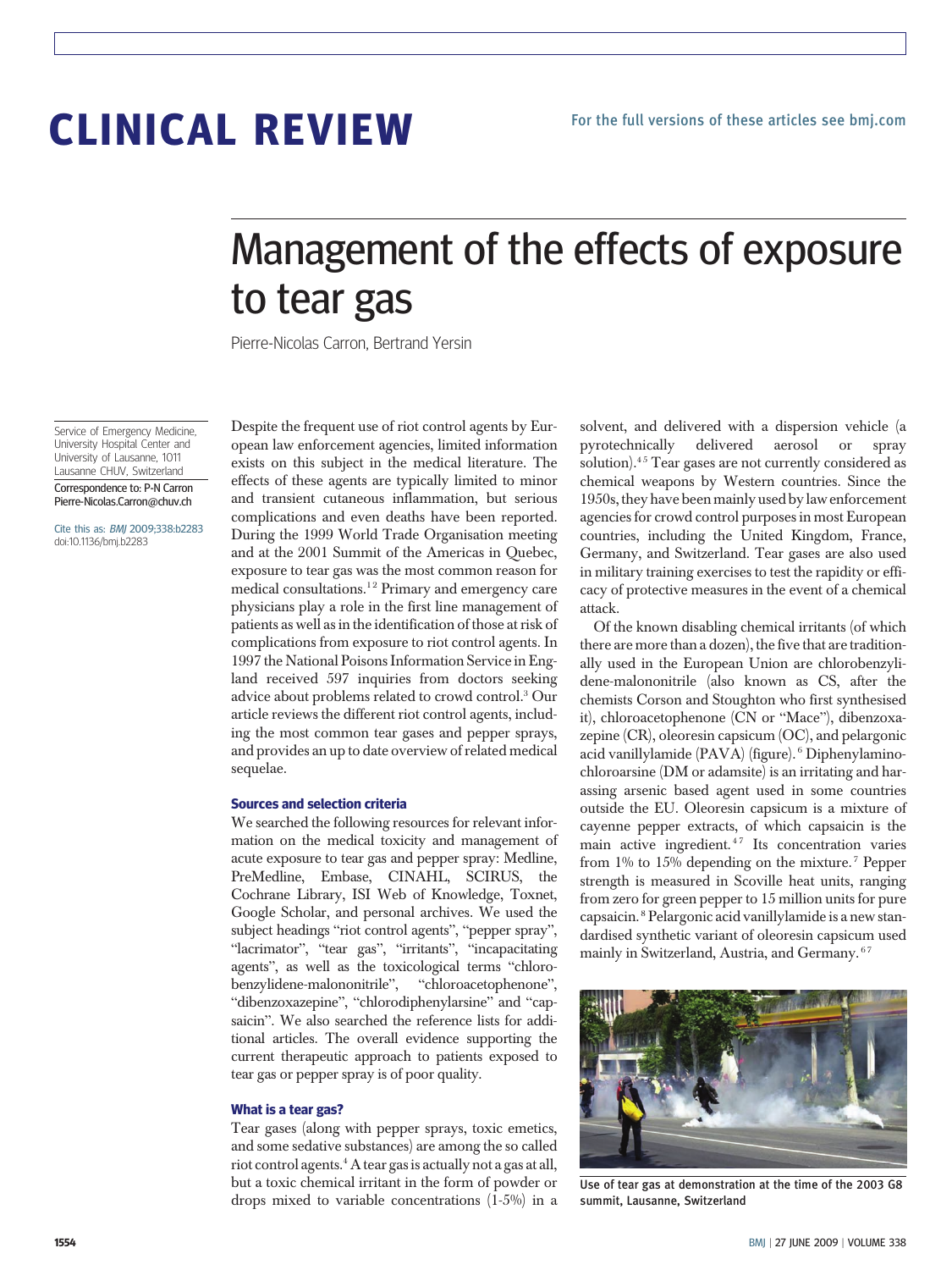

Chemical structure of riot control agents

#### How do riot control agents work?

The irritant effects of crowd control agents probably result from the action of chlorine or cyanide groups in addition to alkalising compounds (figure). These agents interact with muco-cutaneous sensory nerve receptors such as TRPA1 cation channels. <sup>9</sup> The effect of oleoresin capsicum is linked to a direct stimulation of type C and Aδ sensory nerve endings, provoking an immediate release of the inflammatory P substance.<sup>78</sup>

A toxic effect of the solvent methyl-isobutyl-ketone or of certain metabolites has also been documented in animal experimental studies, in particular for chlorobenzylidene-malononitrile (formation of cyanide and thiosulfate derivatives) and chloroacetophenone (formation of hydrogen chloride).<sup>71011</sup>

Assessments of the effects of riot control agents must take into account the weather (wind, rain, and ambient temperature) in addition to the characteristics of the site of deployment (open or closed space) as the effects of tear gas are enhanced by heat and by high ambient

#### TIPS FOR NON-SPECIALISTS

- Medical teams should wear protection for their own safety and to prevent secondary contamination
- Contaminated clothes must be removed; eyes and affected skin surfaces should be cleaned with water
- For persistent ocular symptoms, ophthalmological assessment is recommended
- For severe pulmonary symptoms, oxygen therapy, β2-mimetics and ipratropium aerosols may be required
- For pulmonary symptoms, a 24-48 hour stay in hospital or a discharge home with detailed

humidity.4 Characteristics common to all agents include a rapid onset time and a short duration of effects, as well as a wide margin of safety between the incapacitating dose (ICt 50, the concentration  $(C)$  that causes incapacitation (I) in 50% of individuals after one minute  $(t=time)$  and the lethal dose (LCt 50, the concentration that causes death (L) in 50% of individuals after one minute).4 The agents differ from one another by their duration of action, their toxicity (chloroacetophenone and diphenylaminochloroarsine are more toxic than chlorobenzylidene-malononitrile or dibenzoxazepine), and their physical and chemical characteristics (table 1). Current information on toxicity is largely based on in vitro and animal studies. <sup>4</sup>

#### What are the medical consequences of acute exposure to tear gas and pepper spray?

There is limited human research on the risks of tear gas in terms of inducing disability or death. The irritant effect of tear gases affects exposed cutaneous and mucous membrane surfaces. $45$  Table 2 summarises the medical complications. Clinical experience and retrospective case studies suggest that the cutaneous effect is by far the most serious symptom, including first and second degree burns.<sup>1213</sup> Even in minor cases, skin erythema can last several hours. Direct contact with the flame or a hot canister increases the risk of

|                                 | Table 1  Physical and chemical characteristics of tear gases and pepper spray 47                          |                       |                                 |                      |                                      |                                                     |
|---------------------------------|-----------------------------------------------------------------------------------------------------------|-----------------------|---------------------------------|----------------------|--------------------------------------|-----------------------------------------------------|
| Name                            | Characteristics                                                                                           | Time to<br>activation | Duration of action<br>(minutes) | Relative<br>potency* | <b>ICt 50</b><br>$(mg/min per m3)$ + | <b>LCt 50</b><br>$\pm$ (mg/min per m <sub>3</sub> ) |
| Chloroacetophenone              | Apple odour; powder or emulsion; aerosol                                                                  | 3-10 seconds          | $10 - 20$                       |                      | $20 - 50$                            | 8500-25 000                                         |
| Chlorobenzylidene malononitrile | Pepper odour; microparticles; dispersing<br>effect (grenades)                                             | 10-60 seconds         | 10-30                           |                      | $4 - 20$                             | 25 000-100 000                                      |
| Dibenzoxazepine                 | Odourless; aerosol; persists for prolonged<br>periods in the environment or on clothes                    | Instantaneous         | 15-60                           | $20 - 50$            | $0.2 - 1$                            | >100 000                                            |
| Diphenylaminochloroarsine       | Odourless or slightly bitter almond odour;<br>emetic                                                      | Rapid                 | 560                             | $0.5 - 2$            | 50-100                               | 10 000-35 000                                       |
| Oleoresin capsicum              | Pepper odour; persists for prolonged<br>periods in the environment or on clothes;<br>short distance spray | Rapid                 | $30 - 60$                       | Not applicable       | Not applicable                       | >100 000                                            |

\*Refers to the irritant effect.

†ICt 50=the concentration that causes incapacitation in 50% of individuals after one minute.

\*LCt 50=the concentration that causes death in 50% of individuals after one minute.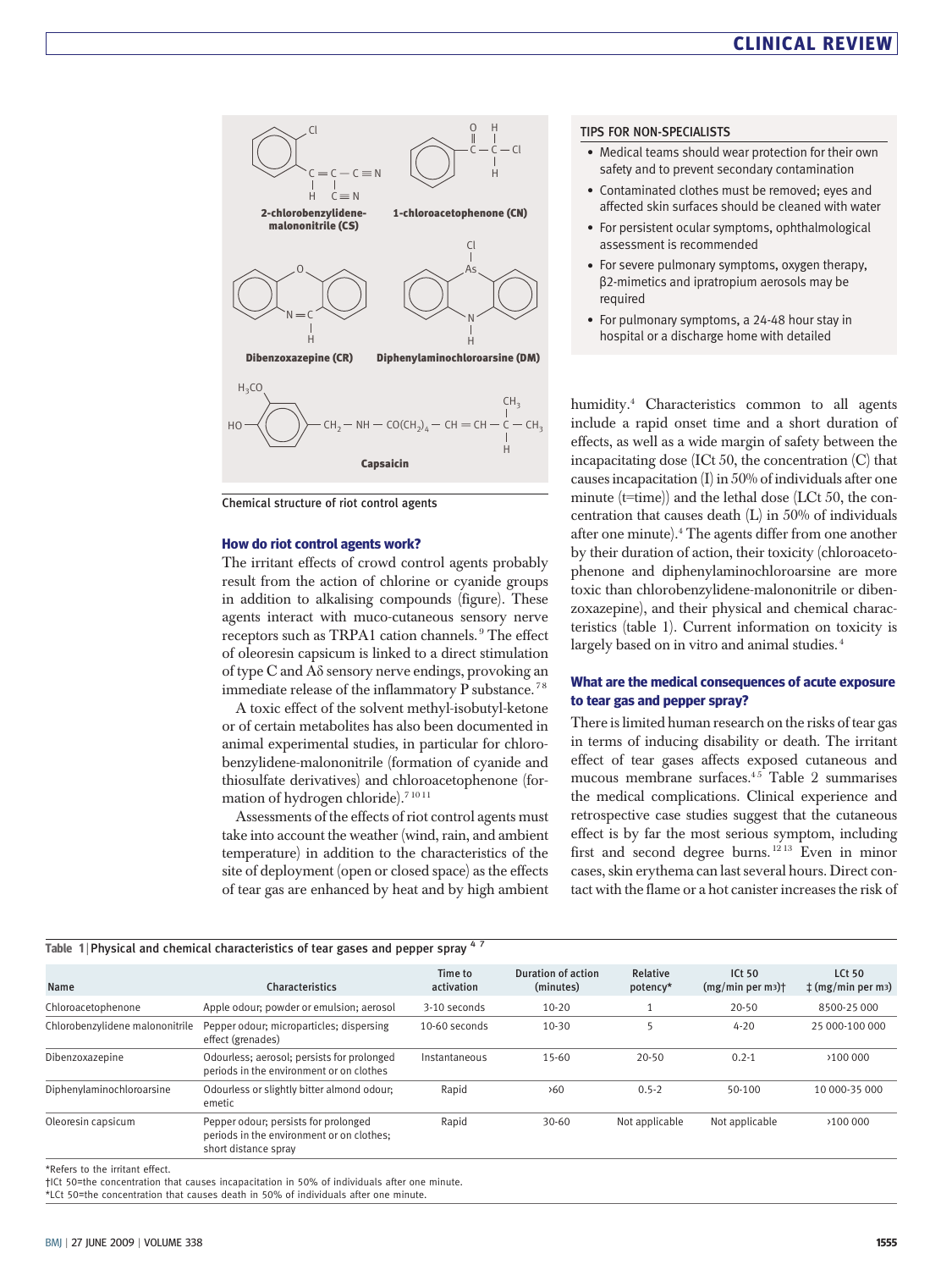### CLINICAL REVIEW

| Pre-existing conditions and characteristics of the<br>affected person                                     |  |  |  |  |  |
|-----------------------------------------------------------------------------------------------------------|--|--|--|--|--|
| Asthma                                                                                                    |  |  |  |  |  |
| Chronic obstructive pulmonary disease                                                                     |  |  |  |  |  |
| Cardiovascular disease                                                                                    |  |  |  |  |  |
| Severe hypertension                                                                                       |  |  |  |  |  |
| Young children                                                                                            |  |  |  |  |  |
| Patients over 60 years                                                                                    |  |  |  |  |  |
| Ocular diseases                                                                                           |  |  |  |  |  |
| Contact lenses                                                                                            |  |  |  |  |  |
| <b>Environmental factors</b>                                                                              |  |  |  |  |  |
| Confined space                                                                                            |  |  |  |  |  |
| Poor ventilation                                                                                          |  |  |  |  |  |
| Amount and potency of exposure                                                                            |  |  |  |  |  |
| High concentration                                                                                        |  |  |  |  |  |
| Prolonged exposure                                                                                        |  |  |  |  |  |
| Repeated exposure                                                                                         |  |  |  |  |  |
| Potent toxicity of the product (chloroacetophenone is<br>more toxic than chlorobenzylidene-malononitrile) |  |  |  |  |  |

Factors influencing the effect of exposure to tear  $g_{\text{as}}$ 

severe lesions. 14 15 Delayed contact allergy, leukodermia, or exacerbation of pre-existing dermatitis have also been described in case reports. <sup>16</sup>

In experimental studies, transient conjunctivitis and blepharospasm occurred a few seconds after exposure and varied with the concentration of the agent and the duration of exposure.<sup>5</sup> Corneal damage, hyphema, or vitreous haemorrhage have been described in isolated  $cases.517$ 

Case studies indicate that shortness of breath, sore throat, and chest pain are the most common pulmonary complaints, and these typically resolve within 30 minutes.5 11 Some authors have also reported bronchospasm and laryngospasm.18 Delayed pulmonary oedema has been described in recent case studies, but permanent long term lung damage seems improbable.<sup>1920</sup> Several cases of death have been attributed to the use of chloroacetophenone in confined spaces. Some of the deaths in the 1993 siege on the Branch Davidians in Waco, Texas, were attributed to the use of large amounts of chlorobenzylidenemalononitrile in a confined space.<sup>57</sup>

With pepper sprays, the irritant effect is immediate and lasts 30 minutes on average, mainly affecting the eyes, skin, and respiratory tract.<sup>1721</sup> Minor side effects (corneal erosion, respiratory irritability) are described in many case reports. $22$  The rare deaths that have been documented were caused by bronchospasm, pulmonary oedema, or respiratory arrest and occurred mainly in patients with asthma. $6717$  Capsaicin also has neurotoxic and skin desensitising effects (hence its use in treating refractory pain) and animal studies indicate it may play a role as a procarcinogen after repeated cutaneous or digestive system contact.6

#### Avoidance of exposure and initial management of people exposed to tear gas

The best way for people (including medical staff) to avoid exposure to crowd control agents is obviously not to enter areas that pose a risk of exposure and to move away from these areas quickly if such agents are used. However, emergency medical staff do often have to go near or into such areas to treat affected people, so they must protect themselves by avoiding gaseous areas and by staying on higher ground whenever possible. As tear gases are heavier than air, the patient should be lifted off the ground as quickly as possible and the emergency medical vehicles should be parked in higher areas.

In clinical experience, tear gas or pepper spray has caused secondary contamination of healthcare staff as a result of contact with contaminated patients.<sup>2324</sup> Therefore, experts recommend that the initial medical management of patients exposed to tear gases should

|                          | Table 2   Clinical manifestations and potential complications <sup>467</sup>                               |                                                                                                     |                                                             |  |
|--------------------------|------------------------------------------------------------------------------------------------------------|-----------------------------------------------------------------------------------------------------|-------------------------------------------------------------|--|
| Area affected            | <b>Clinical manifestations</b>                                                                             | <b>Potential complications</b>                                                                      | <b>Potential sequelae</b>                                   |  |
| Eyes                     | Tearing, burning sensation;<br>blepharospasm; photophobia; corneal<br>oedema (OC)                          | Keratitis (CN); corneal erosion (OC);<br>intraocular haemorrhage                                    | Cataract; glaucoma                                          |  |
| Respiratory tract        | Severe rhinorrhoea (CS); sneeze, cough,<br>dyspnoea (CS); pharyngitis; tracheal<br>bronchitis              | Bronchospasm, hypoxaemia (CN); delayed<br>pulmonary oedema (CS)                                     | Reactive airways dysfunction<br>syndrome; asthma (possibly) |  |
| Cardiovascular<br>system | Hypertension (CS)                                                                                          | Heart failure; cerebral haemorrhage                                                                 | Not described                                               |  |
| Skin                     | Rash; oedema; erythema; blistering (CS)                                                                    | Irritant dermatitis (CN); facial oedema (CN); Allergic dermatitis (CN)<br>aggravation of dermatitis |                                                             |  |
| Digestive tract*         | Buccal irritation, salivation (CS);<br>odynodysphagia; abdominal pain;<br>diarrhoea; nausea; vomiting (DM) | Liver toxicity (CS)                                                                                 | Not described                                               |  |
| Nervous system           | Trembling (DM)<br>Agitation, anxiety                                                                       | <b>Hysterical reaction</b>                                                                          | Not described                                               |  |

Some tear gases are more likely to induce specific complications (as noted by abbreviations):CN = chloracetophenone; CS = o-chlorobenzylidene<br>malononitrile; CR= dibenzoxazepine; DM = diphenylaminochloroarsine; OC = oleores \*In rare cases the digestive tract may be affected by ingestion.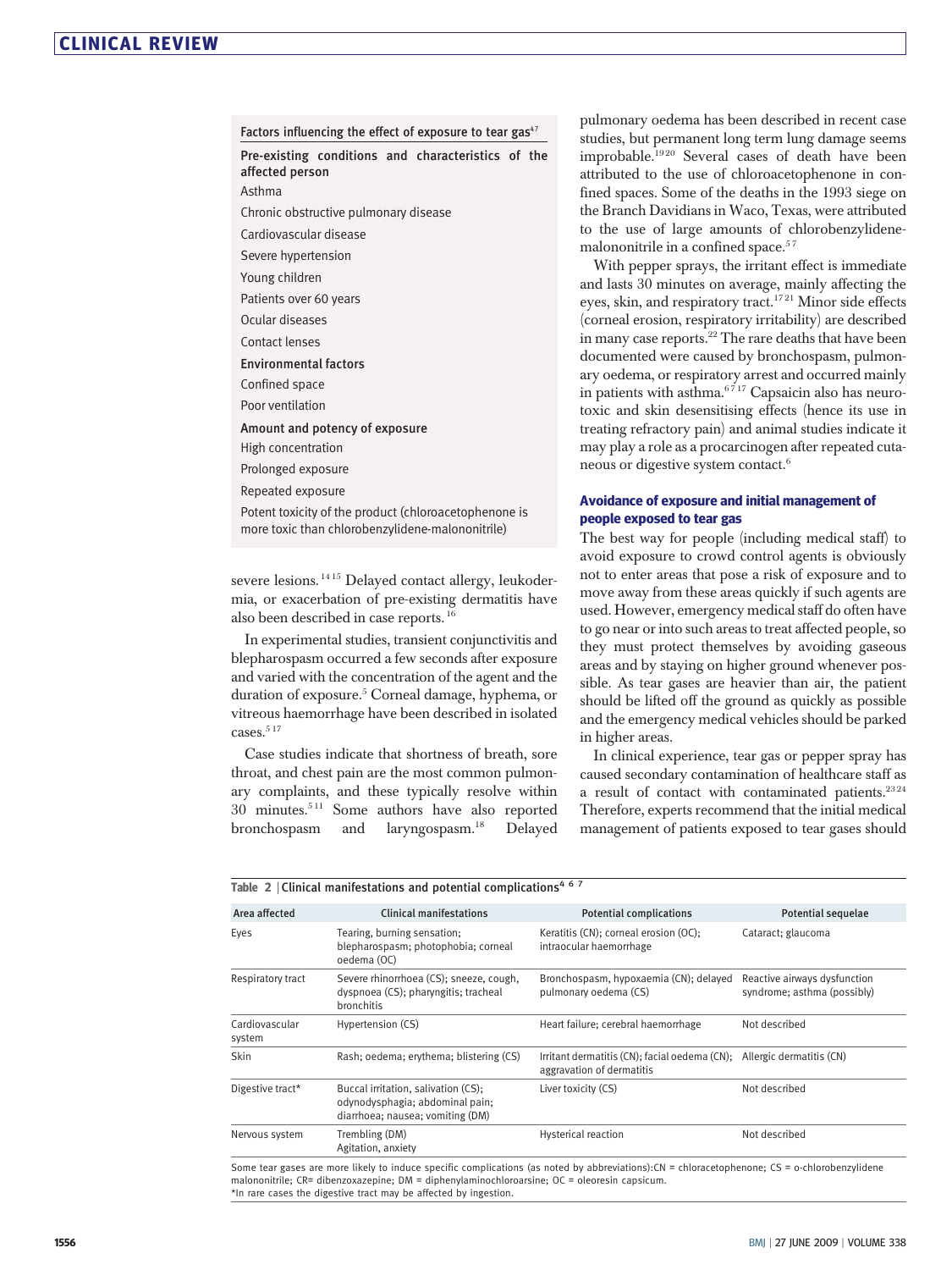#### Additional educational resources

#### Useful websites

 US Centers for Disease Control and Prevention (www. bt.cdc.gov/agent/riotcontrol)— Information about case definition and about symptoms, signs, and differential diagnosis

#### Information for the public and patients

- US Centers for Disease Control and Prevention (www. bt.cdc.gov/agent/riotcontrol/pdf/ riotcontrol\_factsheet.pdf)—Overview of riot control agents, including symptoms, signs, and treatment
- Chemical Weapons Convention (www.opcw.org/ chemical-weapons-convention)—Convention on the prohibition of the development, production, stockpiling, and use of chemical weapons and on their destruction

be symptomatic and consist primarily of non-specific chemical decontamination.<sup>25</sup> Identification of affected people and appropriate personal protection (such as clothes gathered at the wrists and neck; gloves; and surgical masks) can prevent secondary contamination of medical staff.<sup>23</sup>

An initial triage allows for identification of at-risk patients, including those with loss of consciousness or with dyspnoea, those of advanced age, those with comorbidities, and those who have had prolonged exposure to the tear gas or pepper spray  $(box)^4$  Medical staff should be aware that there may be particularly serious consequences of exposure, such as respiratory symptoms, bronchospasm, and blepharospasm. Staff should move patients away quickly from the toxic vapours and undress them in a well ventilated area. If contamination is severe, pullovers and T shirts must be removed by cutting and should not be pulled over the patient's head. Contaminated clothes must be sealed hermetically in a double plastic bag.<sup>426</sup>

#### What is the treatment for people with symptoms of exposure?

How to best manage symptomatic patients is still a matter of debate and is currently based on case series or

#### AREAS FOR FURTHER RESEARCH

- The alleged safety of existing riot control agents and of all future innovations in this field
- The delayed toxic effects and potential procarcinogenic risk of repeated exposure
- The effectiveness of decontamination with water (still a matter of debate)
- Development of potential specific treatments and cutaneous therapeutic agents
- Definition of the safety criteria for riot control agents, and discussion of the "rules of engagement" with law enforcement agencies at local and national levels

#### SUMMARY POINTS

Tear gas and pepper spray used for crowd control are not without risks, particularly for people with pre-existing respiratory conditions

Pulmonary, cutaneous, and ocular problems can result from exposure to these agents

Treatment for the effects of exposure to tear gas requires chemical decontamination, including protective measures for healthcare staff

Some people are at risk of delayed complications that can be severe enough to warrant admission to hospital and even ventilation support

limited human studies. Eyes should be rinsed for 10-15 minutes with isotonic sodium chloride (0.9%) and any contact lenses removed.7 Patients must not touch their face or rub their eyes. Recently, some authors have suggested using air jets to eliminate any remaining particles on the surface of the eye.7 For persistent symptoms, experts recommend ophthalmological assessment for abrasions.7

Most experts propose systematic washing of affected skin surfaces with soap and water.<sup>5725</sup> Nevertheless, this strategy remains controversial. Chlorobenzylidene-malononitrile dissolved in water is said to intensify the irritation, and in one small study, skin vesication was observed with 0.5 mg of chloroacetophenone but only when the skin was moist.<sup>1826</sup> In a limited randomised study, baby shampoo provided no better relief for eye and skin discomfort than water alone.27 Many decontamination products, such as Diphoterine, are currently being tested for efficacy. However, their cost plus the lack of evidence of effectiveness precludes any proposal for systematic use.<sup>28</sup> Severe skin lesions are treated with the same methods as for an acute irritant dermatitis, by using topical corticoids and antihistamine agents as necessary.<sup>21</sup>

In the event of pulmonary symptoms such as bronchial spasm, short term medical treatment including oxygen therapy, β2-mimetic and ipratropium aerosols may be required.7 The rare occurrence of delayed pulmonary oedema in patients with pulmonary symptoms has led to some experts recommending a 24-48 hour stay in hospital for observation or a discharge home with detailed information about potential complications and their clinical manifestations.<sup>18</sup> Digestive tract symptoms (table 2) do not pose a big risk and resolve spontaneously, with the exception of rare cases of voluntary or unintentional ingestion, which requires admission to hospital. <sup>29</sup>

#### What are the ethical considerations?

Medical consequences of the use of riot control agents remain ill defined in terms of morbidity and mortality. In 1998 an editorial in the *Lancet* demanded a moratorium on the use of such agents so that the potential long term consequences of these substances